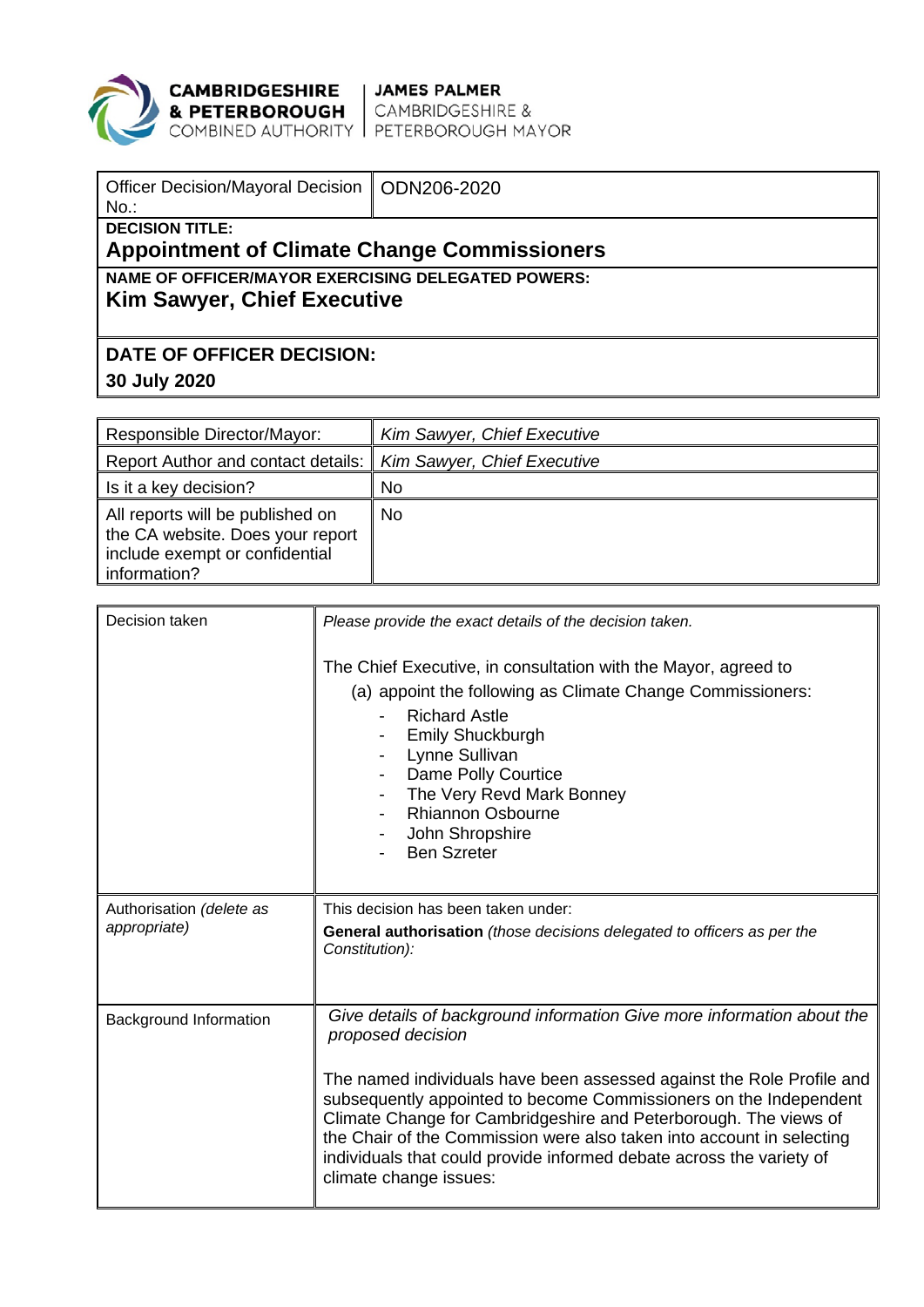

**CAMBRIDGESHIRE** | JAMES PALMER<br>**& PETERBOROUGH** | CAMBRIDGESHIRE &

COMBINED AUTHORITY | PETERBOROUGH MAYOR

|                                    | <b>Richard Astle</b>                                                                                                                                                                                                                                                                                                                | Chairman of Natural Cambridgeshire,<br>previously with British Foreign Office.                                                                                                                                                                                                                                                                                                                                                                                                                   |  |  |  |
|------------------------------------|-------------------------------------------------------------------------------------------------------------------------------------------------------------------------------------------------------------------------------------------------------------------------------------------------------------------------------------|--------------------------------------------------------------------------------------------------------------------------------------------------------------------------------------------------------------------------------------------------------------------------------------------------------------------------------------------------------------------------------------------------------------------------------------------------------------------------------------------------|--|--|--|
|                                    | The Very Revd. Mark<br><b>Bonney</b>                                                                                                                                                                                                                                                                                                | Dean of Ely Cathedral                                                                                                                                                                                                                                                                                                                                                                                                                                                                            |  |  |  |
|                                    | Dame Polly Courtice,<br>DVB, LVO                                                                                                                                                                                                                                                                                                    | co-director of Prince of Wales Business &<br>Sustainability programme. Non-Executive<br>Director of Anglian Water Services Ltd, and is<br>on the environmental/ sustainability advisory<br>board for a number of companies including<br>AstraZeneca, Freshfields Bruckhaus Deringer<br>LLP, Lloyds Banking Group and Nespresso                                                                                                                                                                   |  |  |  |
|                                    | Rhiannon Osbourne                                                                                                                                                                                                                                                                                                                   | Rhiannon Osborne is a medical student at the<br>University of Cambridge also working in global<br>health, most recently as a public health<br>specialist for the UK Department for<br>International Development in Zambia.<br>Selected by the Shaping Horizons programme<br>as a Future Leader in health and environment.<br>Rhiannon has a qualification from the<br><b>International Federation of Medical Students</b><br>on Policy and Advocacy for the health impacts<br>of climate change. |  |  |  |
|                                    | Emily Shuckburgh                                                                                                                                                                                                                                                                                                                    | Director of Cambridge Zero, and previously at<br>the British Antarctic Survey where she led a<br>national research programme on polar climate<br>change.                                                                                                                                                                                                                                                                                                                                         |  |  |  |
|                                    | Lynne Sullivan                                                                                                                                                                                                                                                                                                                      | Architect with award winning eco-homes<br>credentials. Chair of the Good Homes<br>Alliance. Lynne was RIBA's Ambassador on<br>Climate Change, representing RIBA at COP21<br>in Paris and chairing their Sustainable Futures<br>Group 2014-2017.                                                                                                                                                                                                                                                  |  |  |  |
|                                    | <b>Ben Szreter</b>                                                                                                                                                                                                                                                                                                                  | Advisor at the Behavioural Insights Team, a<br>spin out from No.10 policy unit. Ben worked<br>as a parliamentary researcher and managed a<br>community-based charity linked to Cambridge<br>United. He was also part of a team who jointly<br>won the inaugural IPPR Economics Prize in<br>2019.                                                                                                                                                                                                 |  |  |  |
|                                    | John Shropshire OBE                                                                                                                                                                                                                                                                                                                 | Chairman, G's Fresh, international farming<br>business. Was a Commissioner on the<br>CPIER.                                                                                                                                                                                                                                                                                                                                                                                                      |  |  |  |
|                                    |                                                                                                                                                                                                                                                                                                                                     |                                                                                                                                                                                                                                                                                                                                                                                                                                                                                                  |  |  |  |
| Alternative options<br>considered. | List alternative options considered and rejected and the reasons for rejection.<br>Do not leave this section blank or put 'None'. There is always an alternative even<br>if it is to do nothing.                                                                                                                                    |                                                                                                                                                                                                                                                                                                                                                                                                                                                                                                  |  |  |  |
|                                    | A Management Steering Group developed a role profile and identified<br>candidates with expertise relevant to different aspects of climate change<br>for these non-remunerated roles. This approach was considered the<br>most effective approach to achieving an appropriate<br>Commissioners as set out in the Terms of Reference. |                                                                                                                                                                                                                                                                                                                                                                                                                                                                                                  |  |  |  |